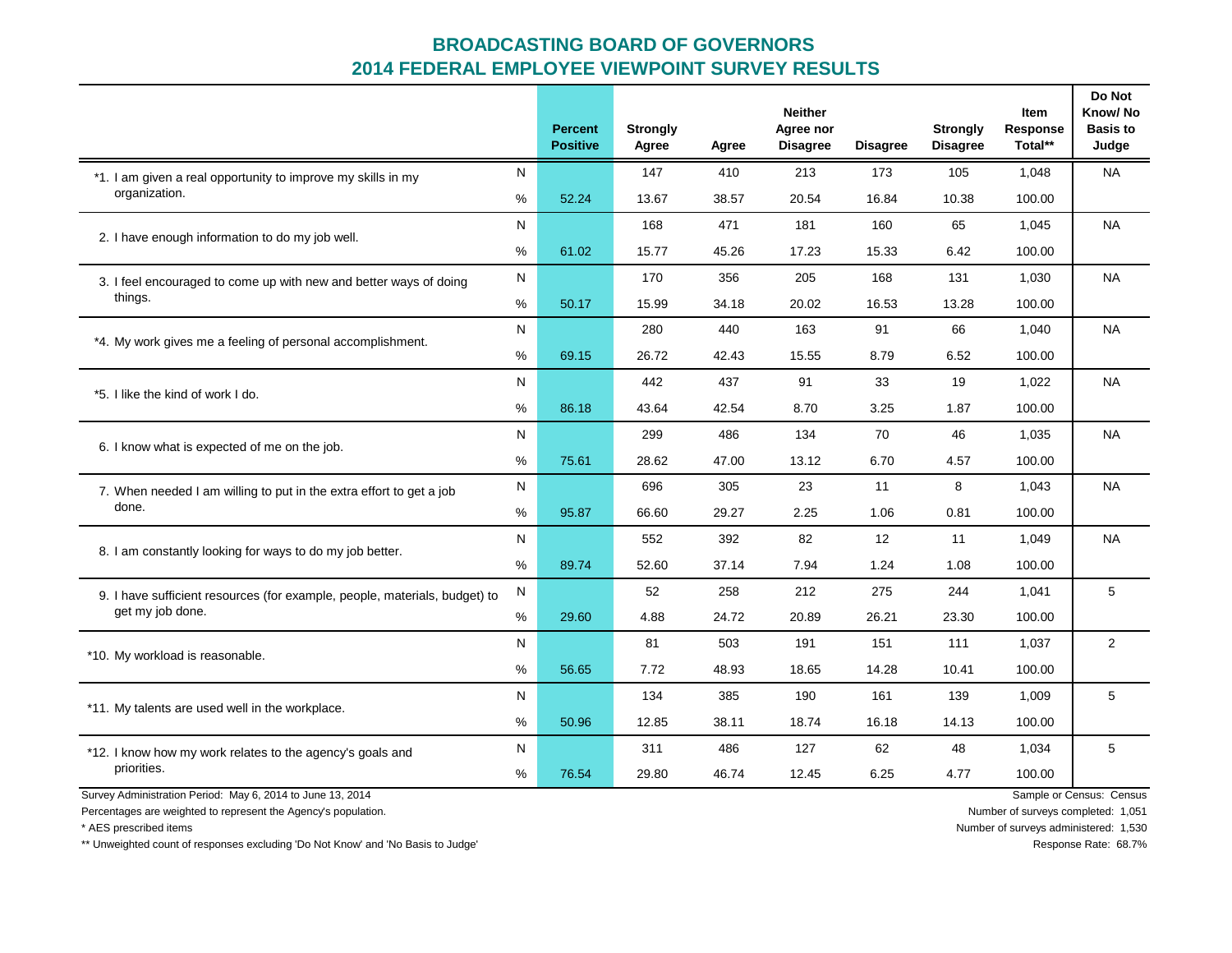|                                                                                                                                                   |           | <b>Percent</b><br><b>Positive</b> | <b>Strongly</b><br>Agree | Agree | <b>Neither</b><br>Agree nor<br><b>Disagree</b> | <b>Disagree</b> | <b>Strongly</b><br><b>Disagree</b> | Item<br>Response<br>Total** | Do Not<br>Know/No<br><b>Basis to</b><br>Judge |
|---------------------------------------------------------------------------------------------------------------------------------------------------|-----------|-----------------------------------|--------------------------|-------|------------------------------------------------|-----------------|------------------------------------|-----------------------------|-----------------------------------------------|
| *13. The work I do is important.                                                                                                                  | ${\sf N}$ |                                   | 508                      | 413   | 65                                             | 17              | 19                                 | 1,022                       | 6                                             |
|                                                                                                                                                   | $\%$      | 90.14                             | 49.54                    | 40.60 | 6.30                                           | 1.68            | 1.88                               | 100.00                      |                                               |
| *14. Physical conditions (for example, noise level, temperature, lighting,<br>cleanliness in the workplace) allow employees to perform their jobs | N         |                                   | 135                      | 363   | 184                                            | 191             | 160                                | 1,033                       | 9                                             |
| well.                                                                                                                                             | %         | 47.69                             | 12.80                    | 34.89 | 17.90                                          | 18.48           | 15.92                              | 100.00                      |                                               |
| *15. My performance appraisal is a fair reflection of my                                                                                          | N         |                                   | 180                      | 444   | 225                                            | 68              | 89                                 | 1,006                       | 38                                            |
| performance.                                                                                                                                      | %         | 61.74                             | 17.63                    | 44.11 | 22.31                                          | 6.93            | 9.02                               | 100.00                      |                                               |
| 16. I am held accountable for achieving results.                                                                                                  | N         |                                   | 214                      | 545   | 187                                            | 44              | 43                                 | 1,033                       | 6                                             |
|                                                                                                                                                   | %         | 73.09                             | 20.55                    | 52.54 | 18.24                                          | 4.35            | 4.32                               | 100.00                      |                                               |
| 17. I can disclose a suspected violation of any law, rule or regulation                                                                           | N         |                                   | 154                      | 301   | 248                                            | 127             | 163                                | 993                         | 47                                            |
| without fear of reprisal.                                                                                                                         | %         | 45.20                             | 15.10                    | 30.10 | 25.19                                          | 12.84           | 16.77                              | 100.00                      |                                               |
| *18. My training needs are assessed.                                                                                                              | N         |                                   | 84                       | 274   | 287                                            | 223             | 147                                | 1,015                       | 24                                            |
|                                                                                                                                                   | %         | 34.64                             | 8.08                     | 26.56 | 28.60                                          | 21.74           | 15.01                              | 100.00                      |                                               |
| *19. In my most recent performance appraisal, I understood what I had to<br>do to be rated at different performance levels (for example, Fully    | N         |                                   | 181                      | 349   | 222                                            | 77              | 76                                 | 905                         | 142                                           |
| Successful, Outstanding).                                                                                                                         | %         | 58.62                             | 19.73                    | 38.88 | 24.17                                          | 8.60            | 8.61                               | 100.00                      |                                               |
| *20. The people I work with cooperate to get the job done.                                                                                        | N         |                                   | 243                      | 491   | 168                                            | 106             | 39                                 | 1,047                       | <b>NA</b>                                     |
|                                                                                                                                                   | $\%$      | 69.98                             | 23.15                    | 46.83 | 15.98                                          | 10.14           | 3.90                               | 100.00                      |                                               |
| *21. My work unit is able to recruit people with the right skills.                                                                                | N         |                                   | 64                       | 273   | 265                                            | 226             | 195                                | 1,023                       | 24                                            |
|                                                                                                                                                   | %         | 32.63                             | 6.20                     | 26.43 | 25.94                                          | 22.01           | 19.41                              | 100.00                      |                                               |
| *22. Promotions in my work unit are based on merit.                                                                                               | N         |                                   | 73                       | 209   | 242                                            | 175             | 276                                | 975                         | 66                                            |
|                                                                                                                                                   | %         | 28.15                             | 7.20                     | 20.95 | 24.86                                          | 18.19           | 28.80                              | 100.00                      |                                               |
| *23. In my work unit, steps are taken to deal with a poor performer who                                                                           | N         |                                   | 52                       | 189   | 274                                            | 202             | 261                                | 978                         | 59                                            |
| cannot or will not improve.                                                                                                                       | %         | 23.85                             | 5.10                     | 18.75 | 28.34                                          | 20.65           | 27.16                              | 100.00                      |                                               |
| *24. In my work unit, differences in performance are recognized in a                                                                              | N         |                                   | 56                       | 216   | 266                                            | 216             | 254                                | 1,008                       | 37                                            |
| meaningful way.                                                                                                                                   | %         | 26.22                             | 5.38                     | 20.84 | 26.68                                          | 21.22           | 25.88                              | 100.00                      |                                               |
| Survey Administration Period: May 6, 2014 to June 13, 2014                                                                                        |           |                                   |                          |       |                                                |                 |                                    |                             | Sample or Census: Census                      |

Percentages are weighted to represent the Agency's population. Number of surveys completed: 1,051

\* AES prescribed items Number of surveys administered: 1,530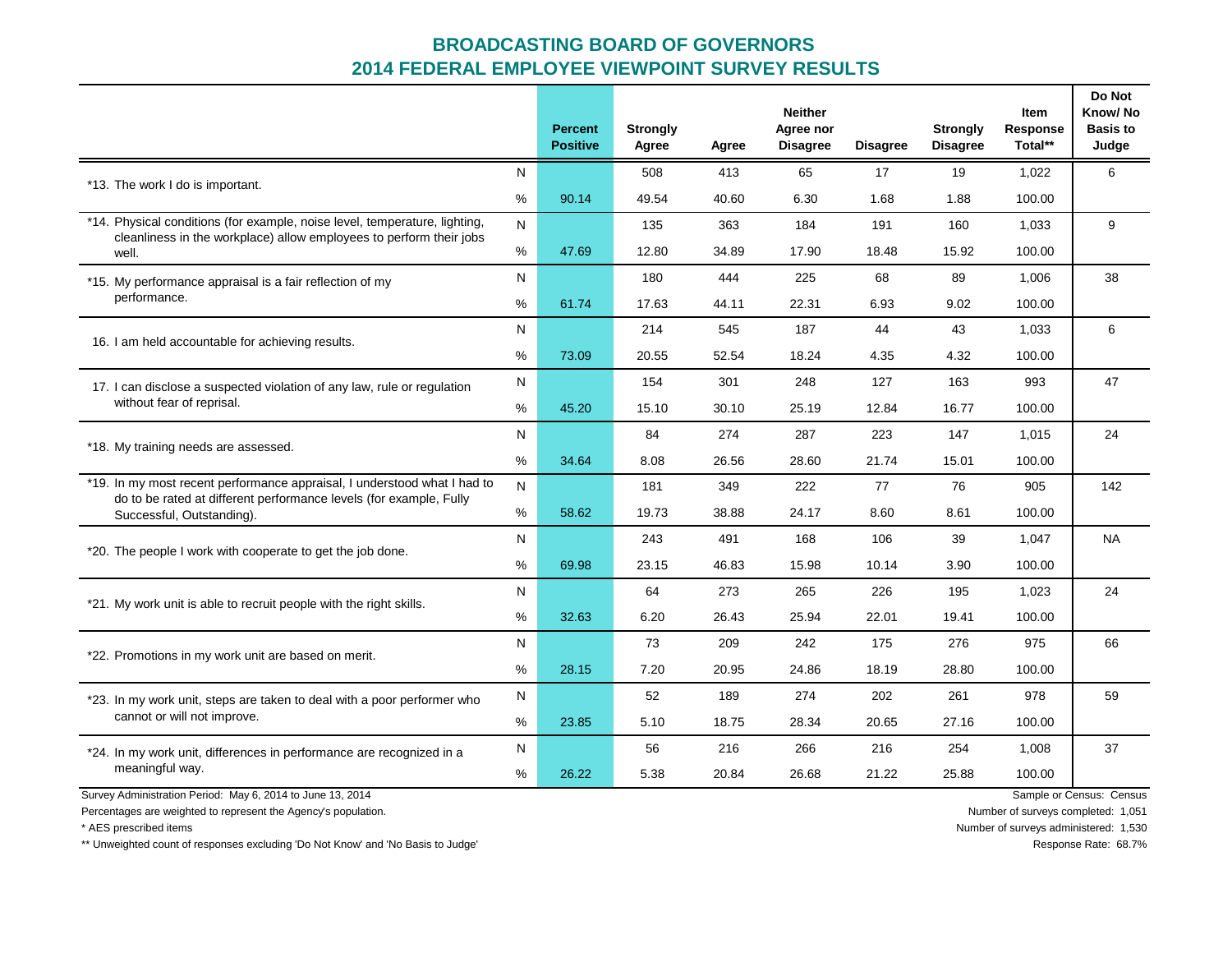|                                                                                                                                |      | <b>Percent</b><br><b>Positive</b> | <b>Strongly</b><br>Agree | Agree | <b>Neither</b><br>Agree nor<br><b>Disagree</b> | <b>Disagree</b> | <b>Strongly</b><br><b>Disagree</b> | <b>Item</b><br>Response<br>Total** | Do Not<br>Know/No<br><b>Basis to</b><br>Judge |
|--------------------------------------------------------------------------------------------------------------------------------|------|-----------------------------------|--------------------------|-------|------------------------------------------------|-----------------|------------------------------------|------------------------------------|-----------------------------------------------|
| 25. Awards in my work unit depend on how well employees perform their                                                          | N    |                                   | 66                       | 250   | 260                                            | 161             | 260                                | 997                                | 47                                            |
| jobs.                                                                                                                          | %    | 30.88                             | 6.42                     | 24.46 | 26.27                                          | 16.09           | 26.75                              | 100.00                             |                                               |
| 26. Employees in my work unit share job knowledge with each                                                                    | N    |                                   | 161                      | 509   | 171                                            | 115             | 79                                 | 1,035                              | 9                                             |
| other.                                                                                                                         | %    | 64.05                             | 15.20                    | 48.84 | 16.92                                          | 10.99           | 8.04                               | 100.00                             |                                               |
| 27. The skill level in my work unit has improved in the past year.                                                             | N    |                                   | 120                      | 377   | 306                                            | 118             | 100                                | 1,021                              | 24                                            |
|                                                                                                                                | %    | 48.04                             | 11.46                    | 36.58 | 30.26                                          | 11.52           | 10.17                              | 100.00                             |                                               |
|                                                                                                                                |      | <b>Percent</b><br><b>Positive</b> | <b>Very</b><br>Good      | Good  | Fair                                           | Poor            | Very<br>Poor                       | Item<br>Response<br>Total          | Do Not<br>Know/No<br><b>Basis to</b><br>Judge |
| 28. How would you rate the overall quality of work done by your work                                                           | N    |                                   | 386                      | 404   | 180                                            | 58              | 22                                 | 1,050                              | <b>NA</b>                                     |
| unit?                                                                                                                          | %    | 74.66                             | 36.36                    | 38.31 | 17.52                                          | 5.58            | 2.23                               | 100.00                             |                                               |
|                                                                                                                                |      |                                   |                          |       |                                                |                 |                                    |                                    |                                               |
|                                                                                                                                |      | <b>Percent</b><br><b>Positive</b> | <b>Strongly</b><br>Agree | Agree | <b>Neither</b><br>Agree nor<br><b>Disagree</b> | <b>Disagree</b> | <b>Strongly</b><br><b>Disagree</b> | <b>Item</b><br>Response<br>Total** | Do Not<br>Know/No<br><b>Basis to</b><br>Judge |
| *29. The workforce has the job-relevant knowledge and skills necessary to                                                      | N    |                                   | 102                      | 437   | 242                                            | 151             | 83                                 | 1,015                              | 23                                            |
| accomplish organizational goals.                                                                                               | %    | 52.99                             | 9.89                     | 43.10 | 24.19                                          | 14.47           | 8.35                               | 100.00                             |                                               |
| *30. Employees have a feeling of personal empowerment with respect to                                                          | N    |                                   | 58                       | 280   | 260                                            | 249             | 165                                | 1,012                              | 31                                            |
| work processes.                                                                                                                | $\%$ | 33.00                             | 5.54                     | 27.46 | 25.86                                          | 24.47           | 16.67                              | 100.00                             |                                               |
| 31. Employees are recognized for providing high quality products and                                                           | N    |                                   | 74                       | 274   | 248                                            | 226             | 190                                | 1,012                              | 23                                            |
| services.                                                                                                                      | %    | 33.85                             | 7.07                     | 26.77 | 24.65                                          | 22.18           | 19.33                              | 100.00                             |                                               |
|                                                                                                                                | N    |                                   | 63                       | 235   | 287                                            | 224             | 207                                | 1,016                              | 23                                            |
| *32. Creativity and innovation are rewarded.                                                                                   | %    | 28.47                             | 5.98                     | 22.48 | 28.45                                          | 21.90           | 21.18                              | 100.00                             |                                               |
|                                                                                                                                | N    |                                   | 31                       | 114   | 256                                            | 244             | 329                                | 974                                | 56                                            |
| *33. Pay raises depend on how well employees perform their jobs.<br>Survey Administration Period: May 6, 2014 to June 13, 2014 | %    | 14.61                             | 3.14                     | 11.46 | 26.04                                          | 24.96           | 34.39                              | 100.00                             | Sample or Census: Census                      |

Percentages are weighted to represent the Agency's population. Number of surveys completed: 1,051

\*\* Unweighted count of responses excluding 'Do Not Know' and 'No Basis to Judge' **Response Rate: 68.7%** Response Rate: 68.7%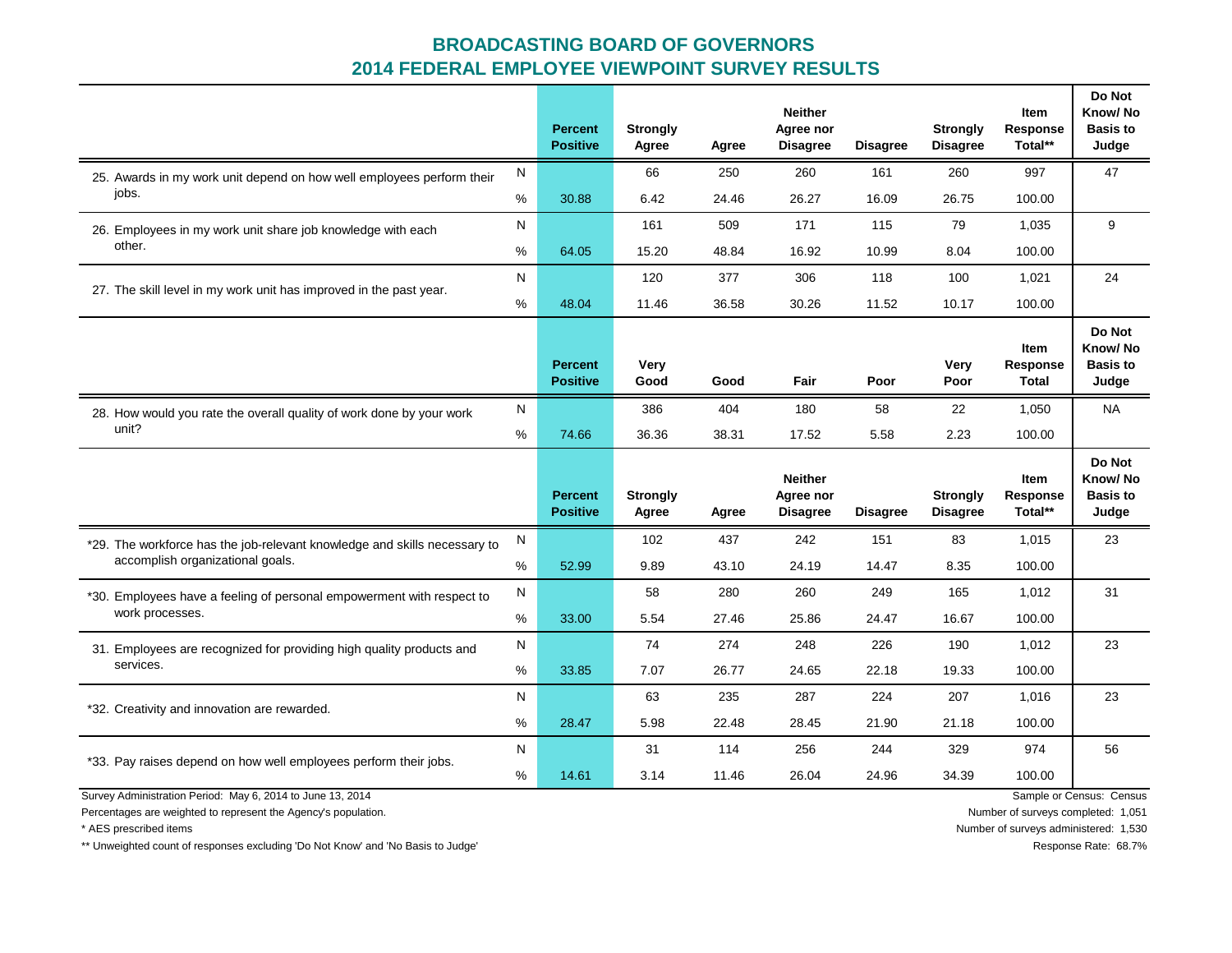|                                                                                                                                                                                                                         |      | <b>Percent</b><br><b>Positive</b> | <b>Strongly</b><br>Agree | Agree | <b>Neither</b><br>Agree nor<br><b>Disagree</b> | <b>Disagree</b> | <b>Strongly</b><br><b>Disagree</b> | Item<br><b>Response</b><br>Total** | Do Not<br>Know/No<br><b>Basis to</b><br>Judge |
|-------------------------------------------------------------------------------------------------------------------------------------------------------------------------------------------------------------------------|------|-----------------------------------|--------------------------|-------|------------------------------------------------|-----------------|------------------------------------|------------------------------------|-----------------------------------------------|
| 34. Policies and programs promote diversity in the workplace (for<br>example, recruiting minorities and women, training in awareness of                                                                                 | N    |                                   | 105                      | 351   | 334                                            | 91              | 85                                 | 966                                | 74                                            |
| diversity issues, mentoring).                                                                                                                                                                                           | $\%$ | 46.49                             | 10.63                    | 35.86 | 34.96                                          | 9.58            | 8.97                               | 100.00                             |                                               |
| *35. Employees are protected from health and safety hazards on the                                                                                                                                                      | N    |                                   | 105                      | 454   | 239                                            | 124             | 91                                 | 1,013                              | 31                                            |
| job.                                                                                                                                                                                                                    | %    | 54.48                             | 10.07                    | 44.41 | 23.97                                          | 12.29           | 9.26                               | 100.00                             |                                               |
| *36. My organization has prepared employees for potential security                                                                                                                                                      |      |                                   | 99                       | 461   | 261                                            | 96              | 88                                 | 1,005                              | 33                                            |
| threats.                                                                                                                                                                                                                | %    | 55.06                             | 9.67                     | 45.39 | 26.10                                          | 9.73            | 9.11                               | 100.00                             |                                               |
| 37. Arbitrary action, personal favoritism and coercion for partisan political                                                                                                                                           | N    |                                   | 95                       | 258   | 265                                            | 145             | 219                                | 982                                | 61                                            |
| purposes are not tolerated.                                                                                                                                                                                             | $\%$ | 35.45                             | 9.35                     | 26.10 | 27.09                                          | 14.77           | 22.68                              | 100.00                             |                                               |
| 38. Prohibited Personnel Practices (for example, illegally discriminating<br>for or against any employee/applicant, obstructing a person's right to<br>compete for employment, knowingly violating veterans' preference |      |                                   | 125                      | 350   | 249                                            | 91              | 120                                | 935                                | 99                                            |
| requirements) are not tolerated.                                                                                                                                                                                        | %    | 50.06                             | 12.94                    | 37.13 | 27.01                                          | 9.77            | 13.16                              | 100.00                             |                                               |
| 39. My agency is successful at accomplishing its mission.                                                                                                                                                               |      |                                   | 115                      | 435   | 250                                            | 118             | 90                                 | 1,008                              | 36                                            |
|                                                                                                                                                                                                                         | $\%$ | 54.12                             | 11.12                    | 43.00 | 24.82                                          | 11.66           | 9.39                               | 100.00                             |                                               |
| 40. I recommend my organization as a good place to work.                                                                                                                                                                | N    |                                   | 93                       | 325   | 292                                            | 194             | 139                                | 1,043                              | <b>NA</b>                                     |
|                                                                                                                                                                                                                         | %    | 40.06                             | 9.00                     | 31.06 | 28.18                                          | 18.44           | 13.32                              | 100.00                             |                                               |
| 41. I believe the results of this survey will be used to make my agency a                                                                                                                                               | N    |                                   | 124                      | 303   | 234                                            | 145             | 159                                | 965                                | 79                                            |
| better place to work.                                                                                                                                                                                                   | $\%$ | 44.01                             | 12.70                    | 31.31 | 24.41                                          | 14.95           | 16.64                              | 100.00                             |                                               |
| *42. My supervisor supports my need to balance work and other life                                                                                                                                                      | N    |                                   | 302                      | 465   | 134                                            | 59              | 73                                 | 1,033                              | 6                                             |
| issues.                                                                                                                                                                                                                 | $\%$ | 73.73                             | 28.60                    | 45.13 | 13.19                                          | 5.72            | 7.36                               | 100.00                             |                                               |
| 43. My supervisor provides me with opportunities to demonstrate my                                                                                                                                                      | N    |                                   | 232                      | 344   | 202                                            | 129             | 123                                | 1,030                              | 5                                             |
| leadership skills.                                                                                                                                                                                                      | %    | 54.83                             | 21.83                    | 33.00 | 20.22                                          | 12.51           | 12.43                              | 100.00                             |                                               |
| *44. Discussions with my supervisor about my performance are                                                                                                                                                            | N    |                                   | 209                      | 359   | 229                                            | 100             | 111                                | 1,008                              | 19                                            |
| worthwhile.                                                                                                                                                                                                             | %    | 55.75                             | 20.13                    | 35.62 | 23.18                                          | 9.81            | 11.26                              | 100.00                             |                                               |
| Survey Administration Period: May 6, 2014 to June 13, 2014                                                                                                                                                              |      |                                   |                          |       |                                                |                 |                                    |                                    | Sample or Census: Census                      |

Percentages are weighted to represent the Agency's population. Number of surveys completed: 1,051

\*\* Unweighted count of responses excluding 'Do Not Know' and 'No Basis to Judge' **Response Rate: 68.7%** Response Rate: 68.7%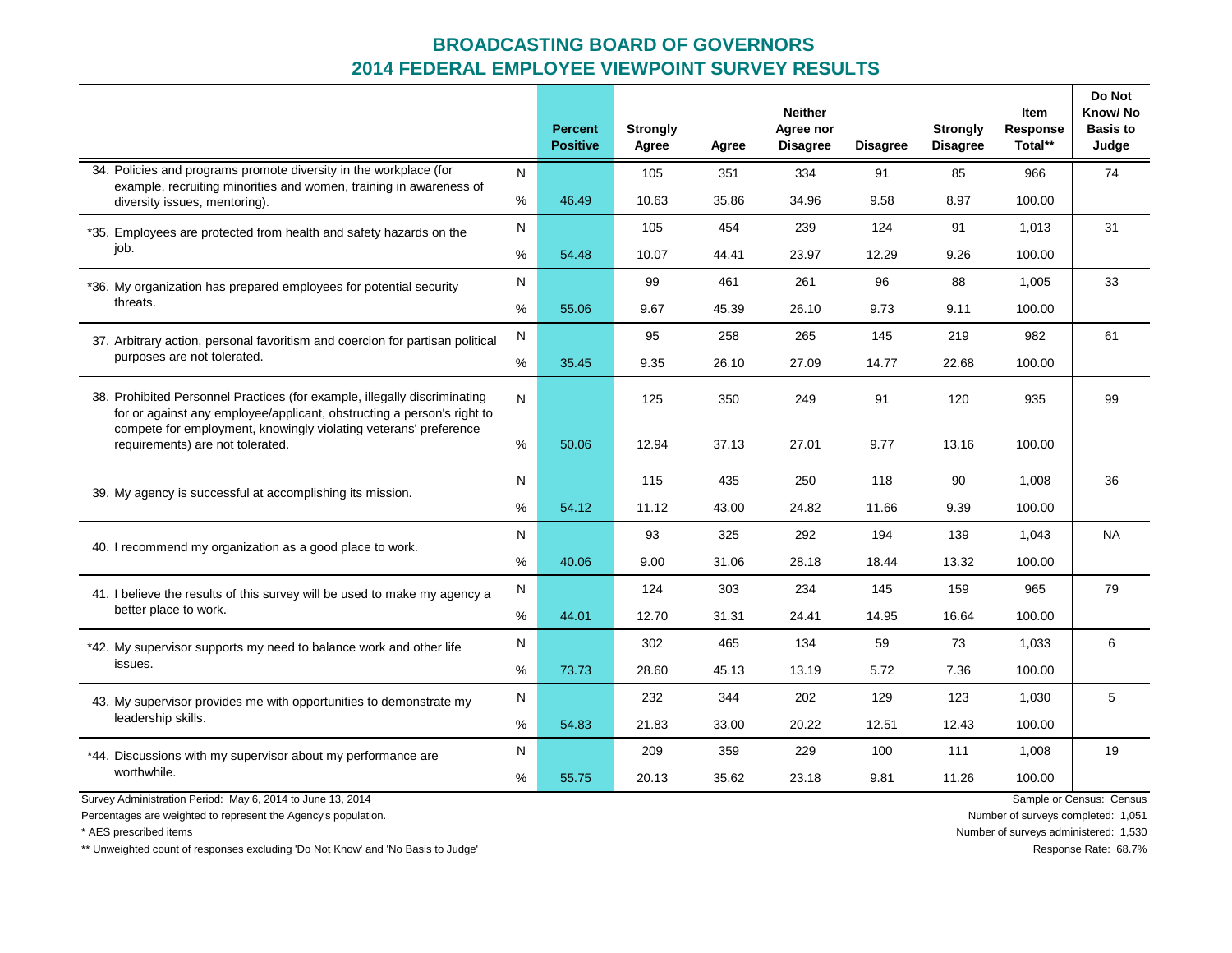|                                                                          |   | <b>Percent</b><br><b>Positive</b> | <b>Strongly</b><br>Agree | Agree | <b>Neither</b><br>Agree nor<br><b>Disagree</b> | <b>Disagree</b> | <b>Strongly</b><br><b>Disagree</b> | Item<br>Response<br>Total**      | Do Not<br>Know/No<br><b>Basis to</b><br>Judge |
|--------------------------------------------------------------------------|---|-----------------------------------|--------------------------|-------|------------------------------------------------|-----------------|------------------------------------|----------------------------------|-----------------------------------------------|
| 45. My supervisor is committed to a workforce representative of all      | N |                                   | 217                      | 343   | 262                                            | 52              | 79                                 | 953                              | 77                                            |
| segments of society.                                                     | % | 58.21                             | 22.04                    | 36.17 | 27.85                                          | 5.40            | 8.54                               | 100.00                           |                                               |
| 46. My supervisor provides me with constructive suggestions to improve   |   |                                   | 187                      | 349   | 266                                            | 105             | 118                                | 1,025                            | 8                                             |
| my job performance.                                                      | % | 51.66                             | 17.74                    | 33.92 | 26.31                                          | 10.22           | 11.80                              | 100.00                           |                                               |
| *47. Supervisors in my work unit support employee development.           |   |                                   | 190                      | 369   | 230                                            | 113             | 118                                | 1,020                            | 17                                            |
|                                                                          | % | 53.95                             | 18.01                    | 35.94 | 22.98                                          | 11.08           | 11.99                              | 100.00                           |                                               |
| 48. My supervisor listens to what I have to say.                         | N |                                   | 304                      | 419   | 148                                            | 100             | 68                                 | 1,039                            | <b>NA</b>                                     |
|                                                                          |   | 69.09                             | 28.70                    | 40.39 | 14.41                                          | 9.64            | 6.86                               | 100.00                           |                                               |
| 49. My supervisor treats me with respect.                                |   |                                   | 347                      | 424   | 134                                            | 62              | 64                                 | 1,031                            | <b>NA</b>                                     |
|                                                                          | % | 74.47                             | 33.19                    | 41.27 | 13.24                                          | 5.91            | 6.39                               | 100.00                           |                                               |
| 50. In the last six months, my supervisor has talked with me about my    |   |                                   | 232                      | 409   | 172                                            | 135             | 80                                 | 1,028                            | <b>NA</b>                                     |
| performance.                                                             | % | 62.30                             | 22.34                    | 39.96 | 16.75                                          | 13.13           | 7.81                               | 100.00                           |                                               |
| *51. I have trust and confidence in my supervisor.                       | N |                                   | 267                      | 327   | 213                                            | 106             | 120                                | 1,033                            | <b>NA</b>                                     |
|                                                                          | % | 57.27                             | 25.43                    | 31.84 | 21.01                                          | 10.06           | 11.66                              | 100.00                           |                                               |
|                                                                          |   | <b>Percent</b><br><b>Positive</b> | Very<br>Good             | Good  | Fair                                           | Poor            | <b>Very</b><br>Poor                | Item<br>Response<br><b>Total</b> | Do Not<br>Know/No<br><b>Basis to</b><br>Judge |
| *52. Overall, how good a job do you feel is being done by your immediate | N |                                   | 324                      | 311   | 221                                            | 84              | 97                                 | 1,037                            | <b>NA</b>                                     |
| supervisor?                                                              |   | 60.82                             | 30.92                    | 29.90 | 21.45                                          | 8.15            | 9.59                               | 100.00                           |                                               |

Survey Administration Period: May 6, 2014 to June 13, 2014 Sample or Census: Census

Percentages are weighted to represent the Agency's population. Number of surveys completed: 1,051

\*\* Unweighted count of responses excluding 'Do Not Know' and 'No Basis to Judge' **Response Rate: 68.7%** Response Rate: 68.7%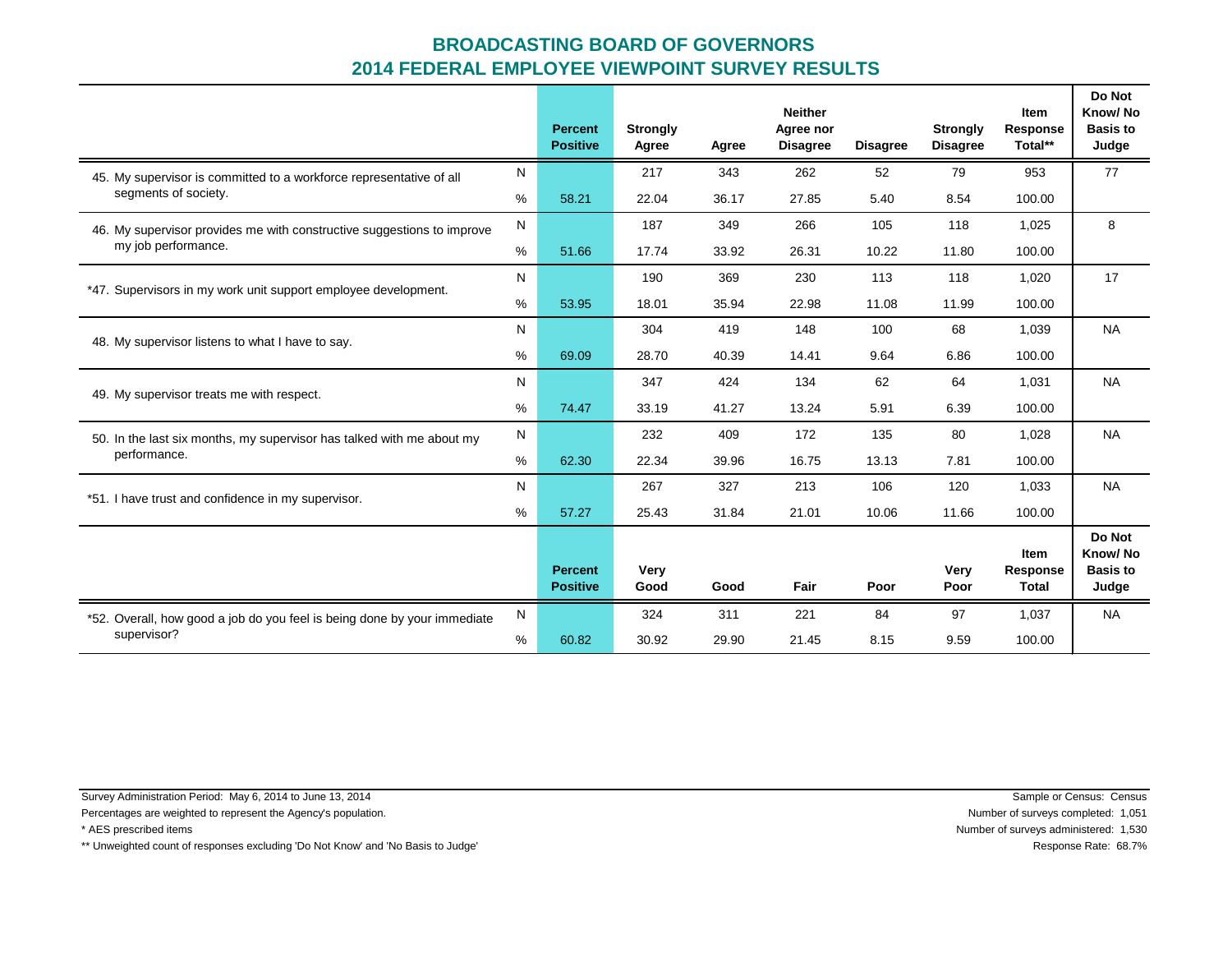|                                                                            |      | <b>Percent</b><br><b>Positive</b> | <b>Strongly</b><br>Agree | Agree | <b>Neither</b><br>Agree nor<br><b>Disagree</b> | <b>Disagree</b> | <b>Strongly</b><br><b>Disagree</b> | Item<br>Response<br>Total**        | Do Not<br>Know/No<br><b>Basis to</b><br>Judge |
|----------------------------------------------------------------------------|------|-----------------------------------|--------------------------|-------|------------------------------------------------|-----------------|------------------------------------|------------------------------------|-----------------------------------------------|
| *53. In my organization, senior leaders generate high levels of motivation | N    |                                   | 66                       | 236   | 271                                            | 201             | 244                                | 1,018                              | 19                                            |
| and commitment in the workforce.                                           | %    | 29.47                             | 6.34                     | 23.13 | 26.37                                          | 19.60           | 24.56                              | 100.00                             |                                               |
| 54. My organization's senior leaders maintain high standards of honesty    |      |                                   | 81                       | 279   | 286                                            | 126             | 196                                | 968                                | 66                                            |
| and integrity.                                                             | %    | 37.00                             | 8.14                     | 28.86 | 29.33                                          | 13.08           | 20.59                              | 100.00                             |                                               |
| *55. Supervisors work well with employees of different backgrounds.        |      |                                   | 99                       | 391   | 276                                            | 99              | 118                                | 983                                | 48                                            |
|                                                                            | $\%$ | 49.65                             | 9.77                     | 39.88 | 28.02                                          | 10.25           | 12.08                              | 100.00                             |                                               |
| *56. Managers communicate the goals and priorities of the organization.    | N    |                                   | 75                       | 371   | 254                                            | 165             | 155                                | 1,020                              | 12                                            |
|                                                                            |      | 43.54                             | 7.13                     | 36.41 | 24.79                                          | 16.09           | 15.58                              | 100.00                             |                                               |
| *57. Managers review and evaluate the organization's progress toward       | N    |                                   | 73                       | 309   | 304                                            | 126             | 145                                | 957                                | 73                                            |
| meeting its goals and objectives.                                          |      | 39.50                             | 7.35                     | 32.15 | 31.84                                          | 13.24           | 15.42                              | 100.00                             |                                               |
| 58. Managers promote communication among different work units (for         | N    |                                   | 85                       | 305   | 285                                            | 141             | 180                                | 996                                | 39                                            |
| example, about projects, goals, needed resources).                         |      | 38.80                             | 8.30                     | 30.50 | 28.74                                          | 13.99           | 18.47                              | 100.00                             |                                               |
| 59. Managers support collaboration across work units to accomplish work    |      |                                   | 88                       | 345   | 272                                            | 138             | 152                                | 995                                | 36                                            |
| objectives.                                                                | %    | 43.20                             | 8.48                     | 34.72 | 27.39                                          | 13.90           | 15.51                              | 100.00                             |                                               |
|                                                                            |      | <b>Percent</b><br><b>Positive</b> | Very<br>Good             | Good  | Fair                                           | Poor            | Very<br>Poor                       | <b>Item</b><br>Response<br>Total** | Do Not<br>Know/No<br><b>Basis to</b><br>Judge |
| 60. Overall, how good a job do you feel is being done by the manager       | N    |                                   | 160                      | 297   | 279                                            | 113             | 128                                | 977                                | 56                                            |
| directly above your immediate supervisor?                                  | %    | 46.32                             | 16.17                    | 30.15 | 28.55                                          | 11.68           | 13.45                              | 100.00                             |                                               |
|                                                                            |      | <b>Percent</b><br><b>Positive</b> | <b>Strongly</b><br>Agree | Agree | <b>Neither</b><br>Agree nor<br><b>Disagree</b> | <b>Disagree</b> | <b>Strongly</b><br><b>Disagree</b> | Item<br>Response<br>Total**        | Do Not<br>Know/No<br><b>Basis to</b><br>Judge |
| *61. I have a high level of respect for my organization's senior           | N    |                                   | 110                      | 296   | 283                                            | 153             | 179                                | 1,021                              | 16                                            |
| leaders.                                                                   | %    | 39.53                             | 10.66                    | 28.87 | 27.65                                          | 14.86           | 17.97                              | 100.00                             |                                               |
| Survey Administration Period: May 6, 2014 to June 13, 2014                 |      |                                   |                          |       |                                                |                 |                                    |                                    | Sample or Census: Census                      |

Percentages are weighted to represent the Agency's population. Number of surveys completed: 1,051

\*\* Unweighted count of responses excluding 'Do Not Know' and 'No Basis to Judge' **Response Rate: 68.7%** Response Rate: 68.7%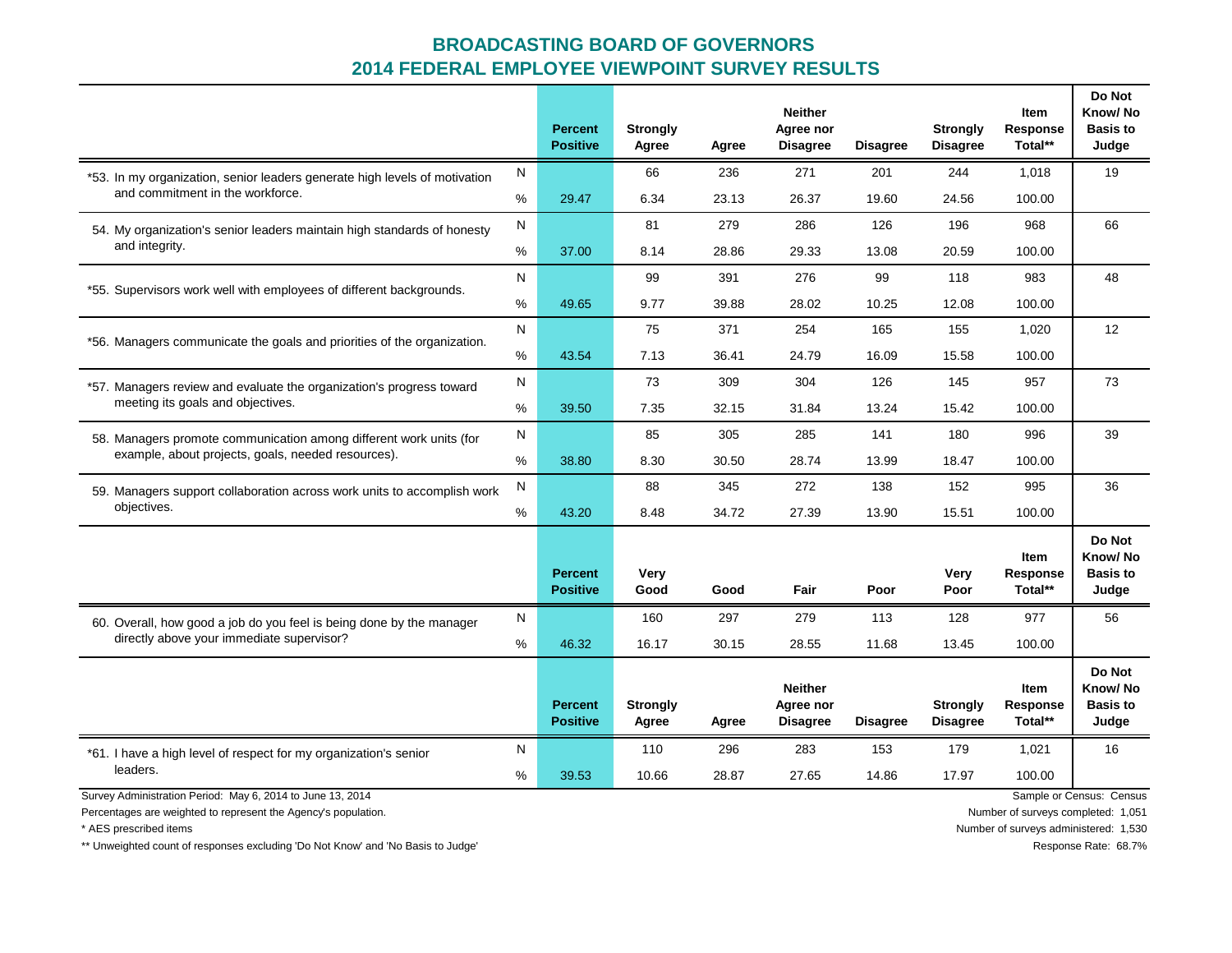|                                                               |    | <b>Percent</b><br><b>Positive</b> | <b>Strongly</b><br>Agree | Agree            | <b>Neither Agree</b><br>nor Disagree                          | <b>Disagree</b>     | <b>Strongly</b><br><b>Disagree</b> | Item<br><b>Response</b><br>Total** | Do Not Know/<br><b>No Basis to</b><br>Judge |
|---------------------------------------------------------------|----|-----------------------------------|--------------------------|------------------|---------------------------------------------------------------|---------------------|------------------------------------|------------------------------------|---------------------------------------------|
| 62. Senior leaders demonstrate support for Work/Life          | N  |                                   | 106                      | 352              | 283                                                           | 97                  | 100                                | 938                                | 100                                         |
| programs.                                                     | %  | 47.45                             | 10.63                    | 36.82            | 30.72                                                         | 10.52               | 11.32                              | 100.00                             |                                             |
|                                                               |    | <b>Percent</b><br><b>Positive</b> | Very<br><b>Satisfied</b> | <b>Satisfied</b> | <b>Neither</b><br><b>Satisfied nor</b><br><b>Dissatisfied</b> | <b>Dissatisfied</b> | Very<br><b>Dissatisfied</b>        | Item<br>Response<br><b>Total</b>   | Do Not Know/<br><b>No Basis to</b><br>Judge |
| *63. How satisfied are you with your involvement in           | N  |                                   | 81                       | 325              | 256                                                           | 247                 | 125                                | 1,034                              | NA.                                         |
| decisions that affect your work?                              | %  | 38.63                             | 7.56                     | 31.07            | 24.66                                                         | 24.17               | 12.54                              | 100.00                             |                                             |
| *64. How satisfied are you with the information you receive   | N. |                                   | 64                       | 322              | 247                                                           | 256                 | 144                                | 1.033                              | <b>NA</b>                                   |
| from management on what's going on in your<br>organization?   | %  | 36.72                             | 6.06                     | 30.66            | 24.15                                                         | 24.64               | 14.49                              | 100.00                             |                                             |
| *65. How satisfied are you with the recognition you receive   | N  |                                   | 78                       | 292              | 248                                                           | 246                 | 160                                | 1,024                              | <b>NA</b>                                   |
| for doing a good job?                                         | %  | 35.81                             | 7.34                     | 28.47            | 24.18                                                         | 24.04               | 15.97                              | 100.00                             |                                             |
| *66. How satisfied are you with the policies and practices of | N  |                                   | 52                       | 250              | 323                                                           | 238                 | 170                                | 1.033                              | <b>NA</b>                                   |
| your senior leaders?                                          | %  | 28.91                             | 4.88                     | 24.03            | 31.18                                                         | 23.03               | 16.87                              | 100.00                             |                                             |
| *67. How satisfied are you with your opportunity to get a     | N  |                                   | 50                       | 210              | 311                                                           | 238                 | 216                                | 1,025                              | <b>NA</b>                                   |
| better job in your organization?                              | %  | 24.88                             | 4.71                     | 20.18            | 30.35                                                         | 23.12               | 21.65                              | 100.00                             |                                             |
| *68. How satisfied are you with the training you receive for  | N  |                                   | 72                       | 341              | 307                                                           | 193                 | 111                                | 1,024                              | <b>NA</b>                                   |
| your present job?                                             | %  | 39.56                             | 6.80                     | 32.76            | 29.87                                                         | 19.28               | 11.28                              | 100.00                             |                                             |
| *69. Considering everything, how satisfied are you with your  | N  |                                   | 150                      | 456              | 210                                                           | 143                 | 65                                 | 1,024                              | <b>NA</b>                                   |
| job?                                                          | %  | 59.15                             | 14.60                    | 44.55            | 20.63                                                         | 13.76               | 6.46                               | 100.00                             |                                             |
| *70. Considering everything, how satisfied are you with your  | N  |                                   | 127                      | 449              | 205                                                           | 151                 | 89                                 | 1,021                              | <b>NA</b>                                   |
| pay?                                                          | %  | 56.71                             | 12.29                    | 44.43            | 19.83                                                         | 14.61               | 8.85                               | 100.00                             |                                             |
| 71. Considering everything, how satisfied are you with your   | N  |                                   | 80                       | 356              | 267                                                           | 196                 | 131                                | 1,030                              | <b>NA</b>                                   |
| organization?                                                 | %  | 42.23                             | 7.84                     | 34.39            | 26.11                                                         | 18.67               | 12.99                              | 100.00                             |                                             |

Survey Administration Period: May 6, 2014 to June 13, 2014 **Sample or Census: Census: Census**: Census: Census: Census: Census: Census: Census: Census: Census: Census: Census: Census: Census: Census: Census: Census: Census:

Percentages are weighted to represent the Agency's population. The Mumber of surveys completed: 1,051

\* AES prescribed items Number of surveys administered: 1,530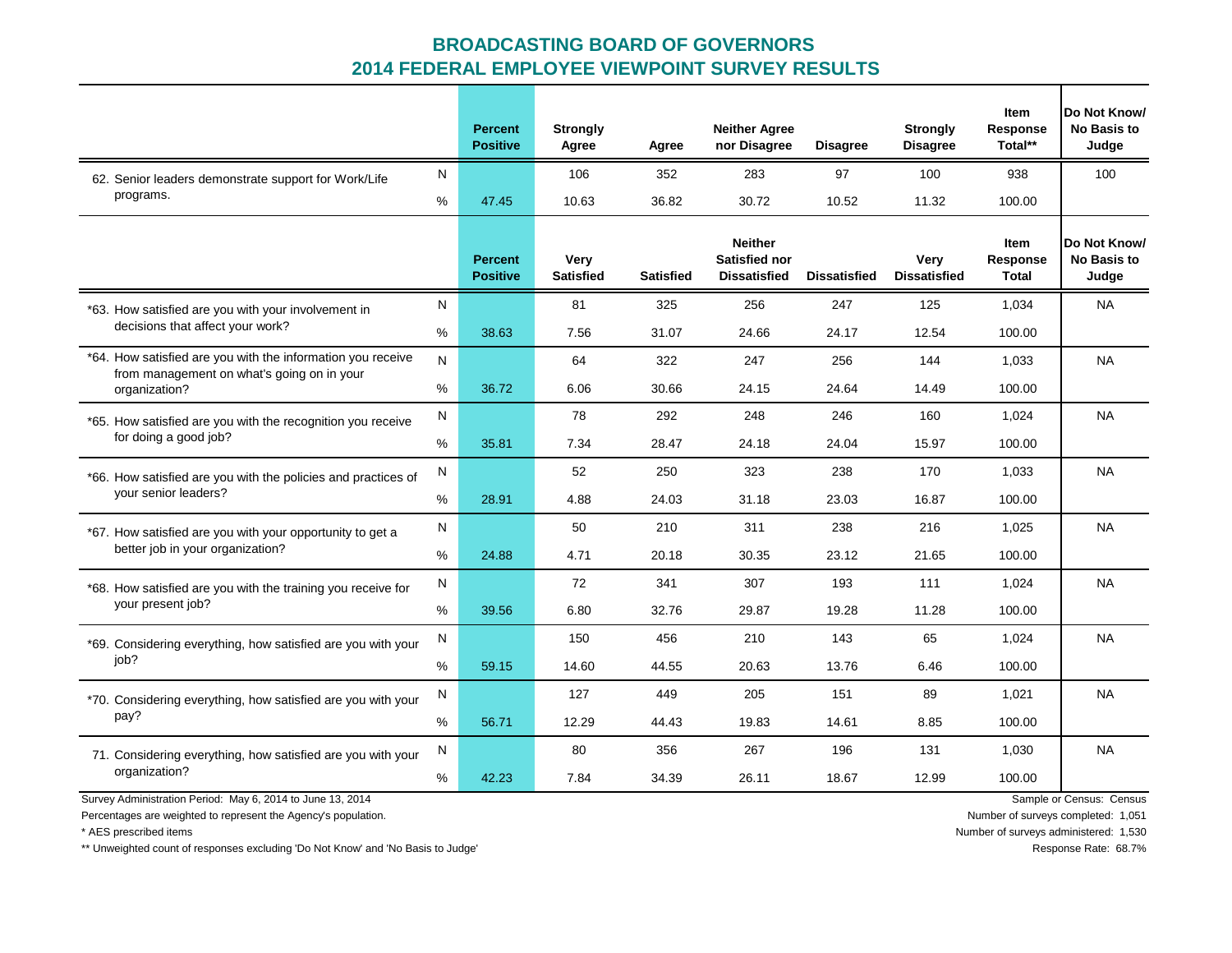| 72. Have you been notified whether or not you are eligible to telework?                                                      |                                                                                                                                             | N                                  | %                        |
|------------------------------------------------------------------------------------------------------------------------------|---------------------------------------------------------------------------------------------------------------------------------------------|------------------------------------|--------------------------|
|                                                                                                                              | Yes, I was notified that I was eligible to telework.                                                                                        | 460                                | 43.09                    |
|                                                                                                                              | Yes, I was notified that I was not eligible to telework.                                                                                    | 133                                | 13.04                    |
|                                                                                                                              | No, I was not notified of my telework eligibility.                                                                                          | 338                                | 34.44                    |
|                                                                                                                              | Not sure if I was notified of my telework eligibility.                                                                                      | 93                                 | 9.43                     |
|                                                                                                                              | Total                                                                                                                                       | 1,024                              | 100.00                   |
| 73. Please select the response below that BEST describes your current teleworking situation.                                 |                                                                                                                                             | N                                  | %                        |
|                                                                                                                              | I telework 3 or more days per week.                                                                                                         | 18                                 | 1.86                     |
|                                                                                                                              | I telework 1 or 2 days per week.                                                                                                            | 155                                | 14.55                    |
|                                                                                                                              | I telework, but no more than 1 or 2 days per month.                                                                                         | 43                                 | 3.91                     |
|                                                                                                                              | I telework very infrequently, on an unscheduled or short-term basis.                                                                        | 137                                | 13.00                    |
|                                                                                                                              | I do not telework because I have to be physically present on the job (e.g., Law<br>Enforcement Officers, Park Rangers, Security Personnel). | 274                                | 28.22                    |
|                                                                                                                              | I do not telework because I have technical issues (e.g., connectivity, inadequate<br>equipment) that prevent me from teleworking.           | 65                                 | 6.40                     |
|                                                                                                                              | I do not telework because I did not receive approval to do so, even though I have the<br>kind of job where I can telework.                  | 192                                | 19.23                    |
|                                                                                                                              | I do not telework because I choose not to telework.                                                                                         | 132                                | 12.83                    |
|                                                                                                                              | <b>Total</b>                                                                                                                                | 1,016                              | 100.00                   |
| 74. Do you participate in the following Work/Life programs? Alternative Work Schedules (AWS)                                 |                                                                                                                                             | N                                  | %                        |
|                                                                                                                              | Yes                                                                                                                                         | 204                                | 18.89                    |
|                                                                                                                              | No                                                                                                                                          | 543                                | 53.36                    |
|                                                                                                                              | Not available to me                                                                                                                         | 272                                | 27.75                    |
|                                                                                                                              | Total                                                                                                                                       | 1,019                              | 100.00                   |
| Survey Administration Period: May 6, 2014 to June 13, 2014<br>Percentages are weighted to represent the Agency's population. |                                                                                                                                             | Number of surveys completed: 1,051 | Sample or Census: Census |

Number of surveys administered: 1,530

Response Rate: 68.7%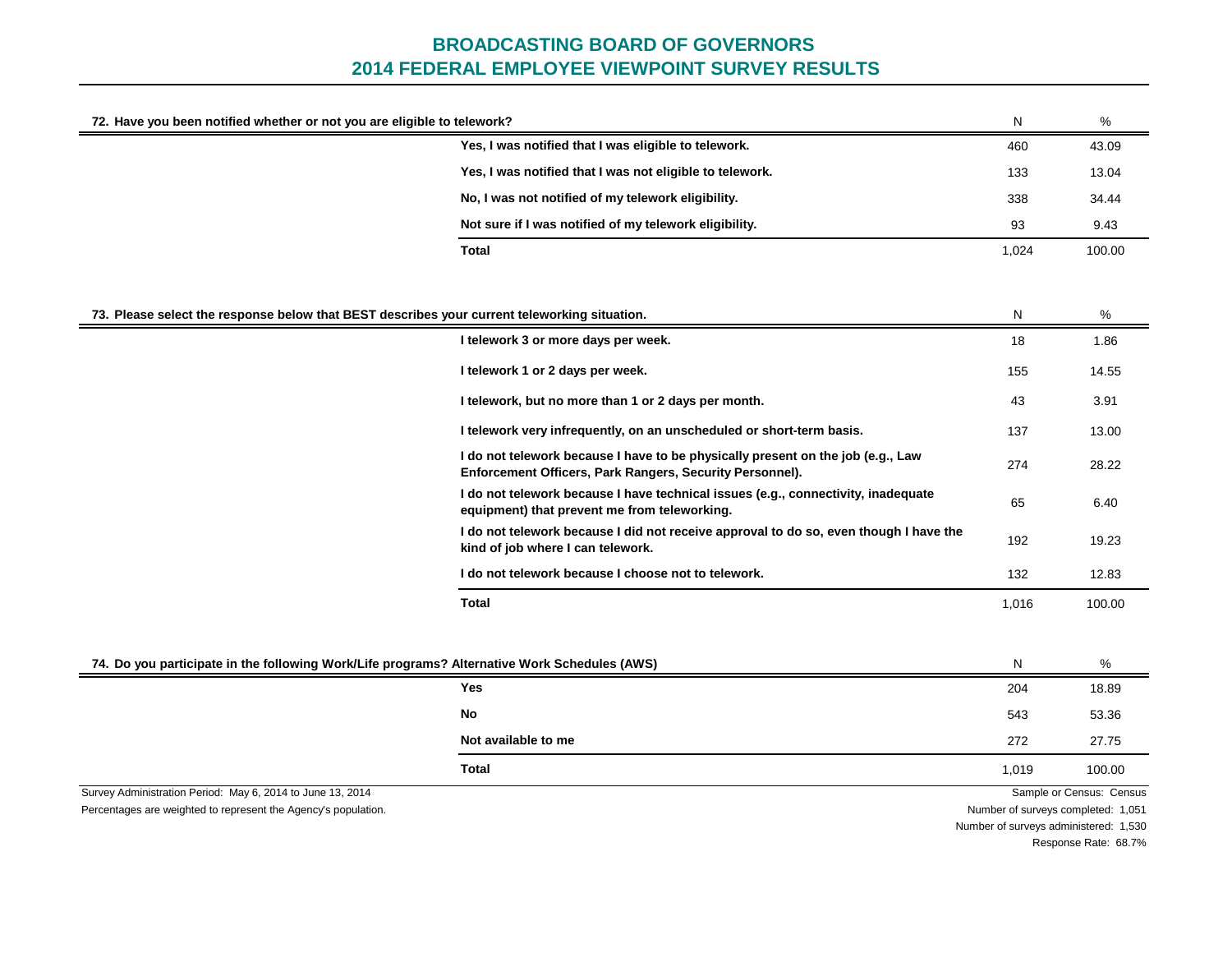#### **75. Do you participate in the following Work/Life programs? Health and Wellness Programs (for example, exercise, medical screening, quit smoking programs)**

| smoking programs) |                                                                                                                                             | N     | %      |  |  |  |  |
|-------------------|---------------------------------------------------------------------------------------------------------------------------------------------|-------|--------|--|--|--|--|
|                   | <b>Yes</b>                                                                                                                                  | 261   | 25.21  |  |  |  |  |
|                   | No                                                                                                                                          | 633   | 62.57  |  |  |  |  |
|                   | Not available to me                                                                                                                         | 112   | 12.21  |  |  |  |  |
|                   | Total                                                                                                                                       | 1,006 | 100.00 |  |  |  |  |
|                   |                                                                                                                                             |       |        |  |  |  |  |
|                   | 76. Do you participate in the following Work/Life programs? Employee Assistance Program (EAP)                                               |       |        |  |  |  |  |
|                   | <b>Yes</b>                                                                                                                                  | 67    | 6.41   |  |  |  |  |
|                   | No                                                                                                                                          | 794   | 78.69  |  |  |  |  |
|                   | Not available to me                                                                                                                         | 140   | 14.90  |  |  |  |  |
|                   | Total                                                                                                                                       | 1,001 | 100.00 |  |  |  |  |
|                   | 77. Do you participate in the following Work/Life programs? Child Care Programs (for example, daycare, parenting classes, parenting support |       |        |  |  |  |  |
|                   |                                                                                                                                             |       |        |  |  |  |  |

| groups) |                     | N     | %      |
|---------|---------------------|-------|--------|
|         | Yes                 | 17    | 1.64   |
|         | No                  | 777   | 75.78  |
|         | Not available to me | 218   | 22.58  |
|         | <b>Total</b>        | 1,012 | 100.00 |
|         |                     |       |        |
|         |                     |       |        |

| 78. Do you participate in the following Work/Life programs? Elder Care Programs (for example, support groups, speakers) |       | %      |
|-------------------------------------------------------------------------------------------------------------------------|-------|--------|
| Yes                                                                                                                     | 22    | 2.07   |
| No                                                                                                                      | 786   | 76.13  |
| Not available to me                                                                                                     | 213   | 21.79  |
| Total                                                                                                                   | 1,021 | 100.00 |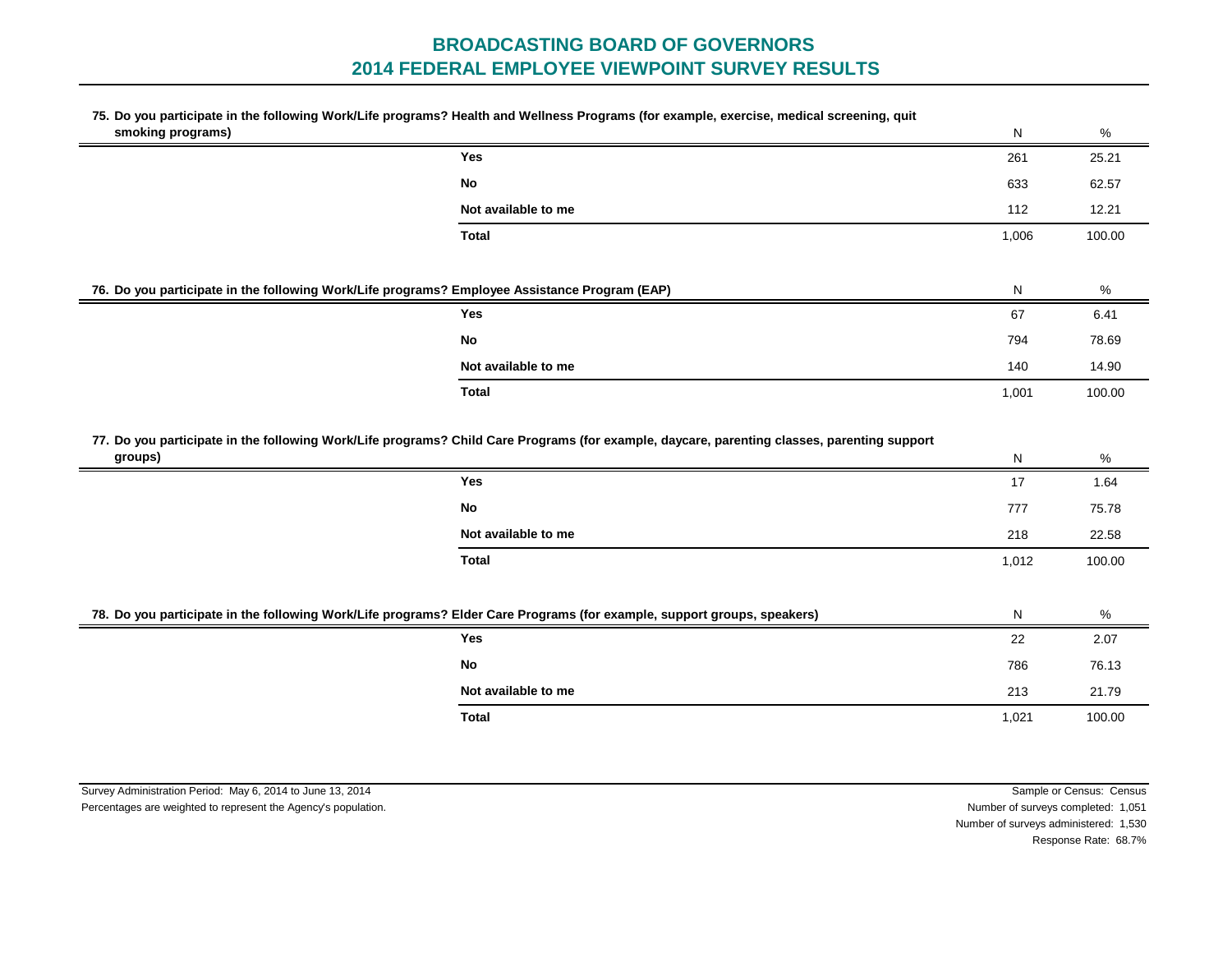|                                                                                                               |      | <b>Percent</b><br><b>Positive</b> | Very<br><b>Satisfied</b> | <b>Satisfied</b> | <b>Neither</b><br>Satisfied nor<br><b>Dissatisfied</b> | <b>Dissatisfied</b> | Very<br><b>Dissatisfied</b> | Item<br><b>Response</b><br>Total** | Do Not Know/<br><b>No Basis to</b><br>Judge |
|---------------------------------------------------------------------------------------------------------------|------|-----------------------------------|--------------------------|------------------|--------------------------------------------------------|---------------------|-----------------------------|------------------------------------|---------------------------------------------|
| 79. How satisfied are you with the following Work/Life                                                        | Ν    |                                   | 97                       | 153              | 49                                                     | 24                  | 18                          | 341                                | 25                                          |
| programs in your agency? Telework                                                                             | %    | 72.60                             | 28.32                    | 44.28            | 14.37                                                  | 7.34                | 5.69                        | 100.00                             |                                             |
| 80. How satisfied are you with the following Work/Life<br>programs in your agency? Alternative Work Schedules | N    |                                   | 66                       | 93               | 27                                                     | $\overline{2}$      | $\overline{7}$              | 195                                | 17                                          |
| (AWS)                                                                                                         | %    | 81.53                             | 34.16                    | 47.37            | 13.76                                                  | 1.14                | 3.58                        | 100.00                             |                                             |
| 81. How satisfied are you with the following Work/Life<br>programs in your agency? Health and Wellness        | N    |                                   | 73                       | 125              | 57                                                     | 5                   | $\mathbf 0$                 | 260                                | 24                                          |
| Programs (for example, exercise, medical screening,<br>quit smoking programs)                                 | $\%$ | 75.87                             | 27.62                    | 48.25            | 22.15                                                  | 1.98                | 0.00                        | 100.00                             |                                             |
| 82. How satisfied are you with the following Work/Life                                                        | N    |                                   | 17                       | 31               | 16                                                     | 5                   | 1                           | 70                                 | 27                                          |
| programs in your agency? Employee Assistance<br>Program (EAP)                                                 | %    | 69.64                             | 25.61                    | 44.03            | 21.38                                                  | 7.17                | 1.81                        | 100.00                             |                                             |
| 83. How satisfied are you with the following Work/Life<br>programs in your agency? Child Care Programs (for   | N    |                                   | 4                        | 5                | 15                                                     | $\mathbf 0$         | $\mathbf 0$                 | 24                                 | 13                                          |
| example, daycare, parenting classes, parenting support<br>groups)                                             | $\%$ | 37.67                             | 16.34                    | 21.33            | 62.33                                                  | 0.00                | 0.00                        | 100.00                             |                                             |
| 84. How satisfied are you with the following Work/Life                                                        | N    |                                   | 4                        | 10               | 8                                                      | $\mathbf 0$         |                             | 23                                 | 10                                          |
| programs in your agency? Elder Care Programs (for<br>example, support groups, speakers)                       | %    | 59.48                             | 17.21                    | 42.27            | 35.09                                                  | 0.00                | 5.43                        | 100.00                             |                                             |

Survey Administration Period: May 6, 2014 to June 13, 2014 Sample or Census: Census

The work/life satisfaction results only include employees who indicated that they participated in the program.<br>
The work/life satisfaction results only include employees who indicated that they participated in the program.

Percentages are weighted to represent the Agency's population. Number of surveys administered: 1,530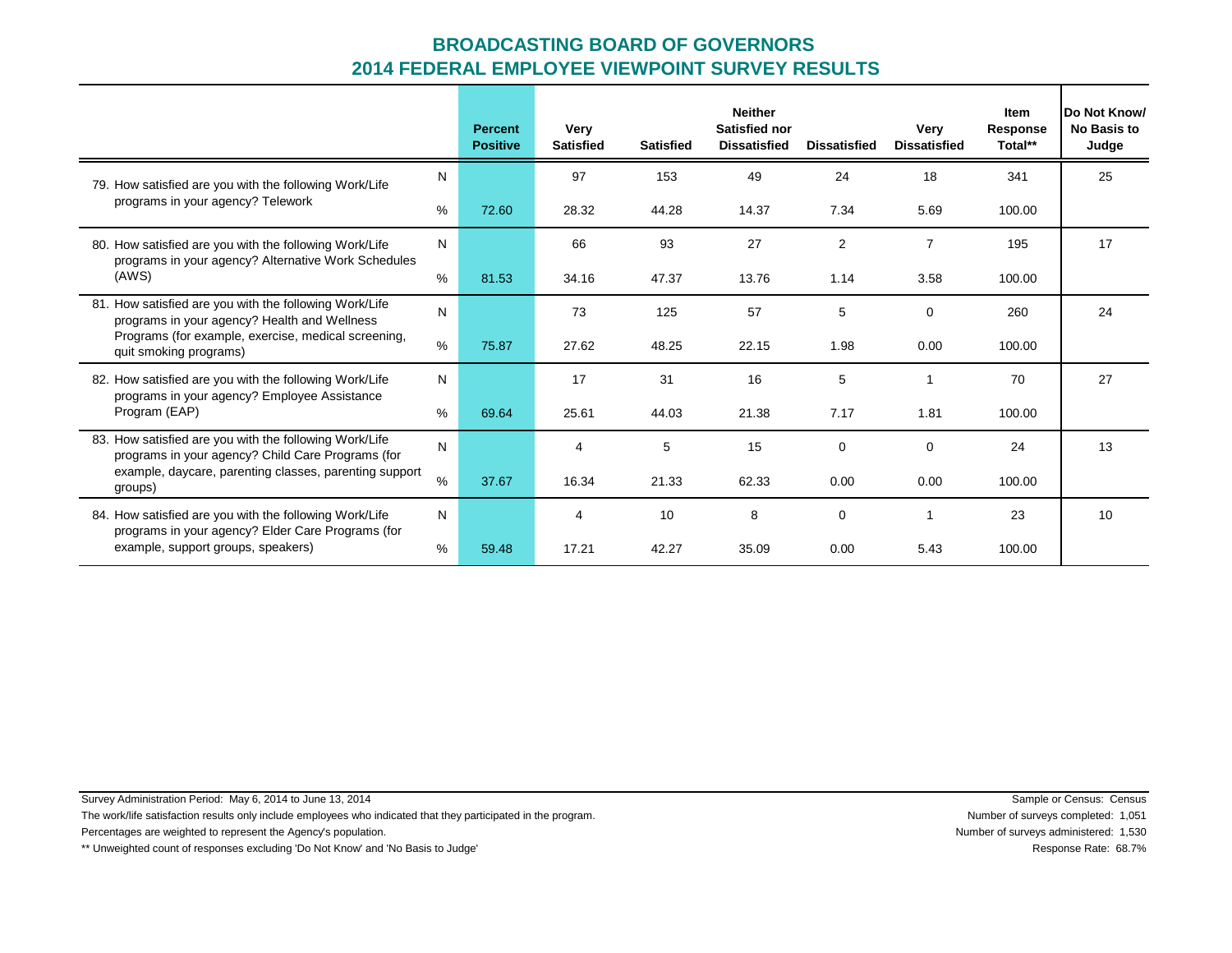| Where do you work?                |                      | ${\sf N}$ | $\%$   |
|-----------------------------------|----------------------|-----------|--------|
|                                   | <b>Headquarters</b>  | 965       | 94.42  |
|                                   | Field                | 57        | 5.58   |
|                                   | <b>Total</b>         | 1,022     | 100.00 |
|                                   |                      |           |        |
| *What is your supervisory status? |                      | ${\sf N}$ | $\%$   |
|                                   | Non-Supervisor       | 625       | 60.80  |
|                                   | <b>Team Leader</b>   | 138       | 13.42  |
|                                   | Supervisor           | 171       | 16.63  |
|                                   | Manager              | 76        | 7.39   |
|                                   | <b>Senior Leader</b> | 18        | 1.75   |
|                                   | <b>Total</b>         | 1,028     | 100.00 |
|                                   |                      |           |        |
| *Are you:                         |                      | ${\sf N}$ | $\%$   |
|                                   | Male                 | 592       | 58.44  |
|                                   | Female               | 421       | 41.56  |
|                                   | <b>Total</b>         | 1,013     | 100.00 |
|                                   |                      |           |        |
| *Are you Hispanic or Latino?      |                      | ${\sf N}$ | $\%$   |
|                                   | Yes                  | 96        | 9.53   |
|                                   | ${\sf No}$           | 911       | 90.47  |
|                                   | <b>Total</b>         | 1,007     | 100.00 |

| Sample or Census: Census              |
|---------------------------------------|
| Number of surveys completed: 1,051    |
| Number of surveys administered: 1,530 |
| Response Rate: 68.7%                  |
|                                       |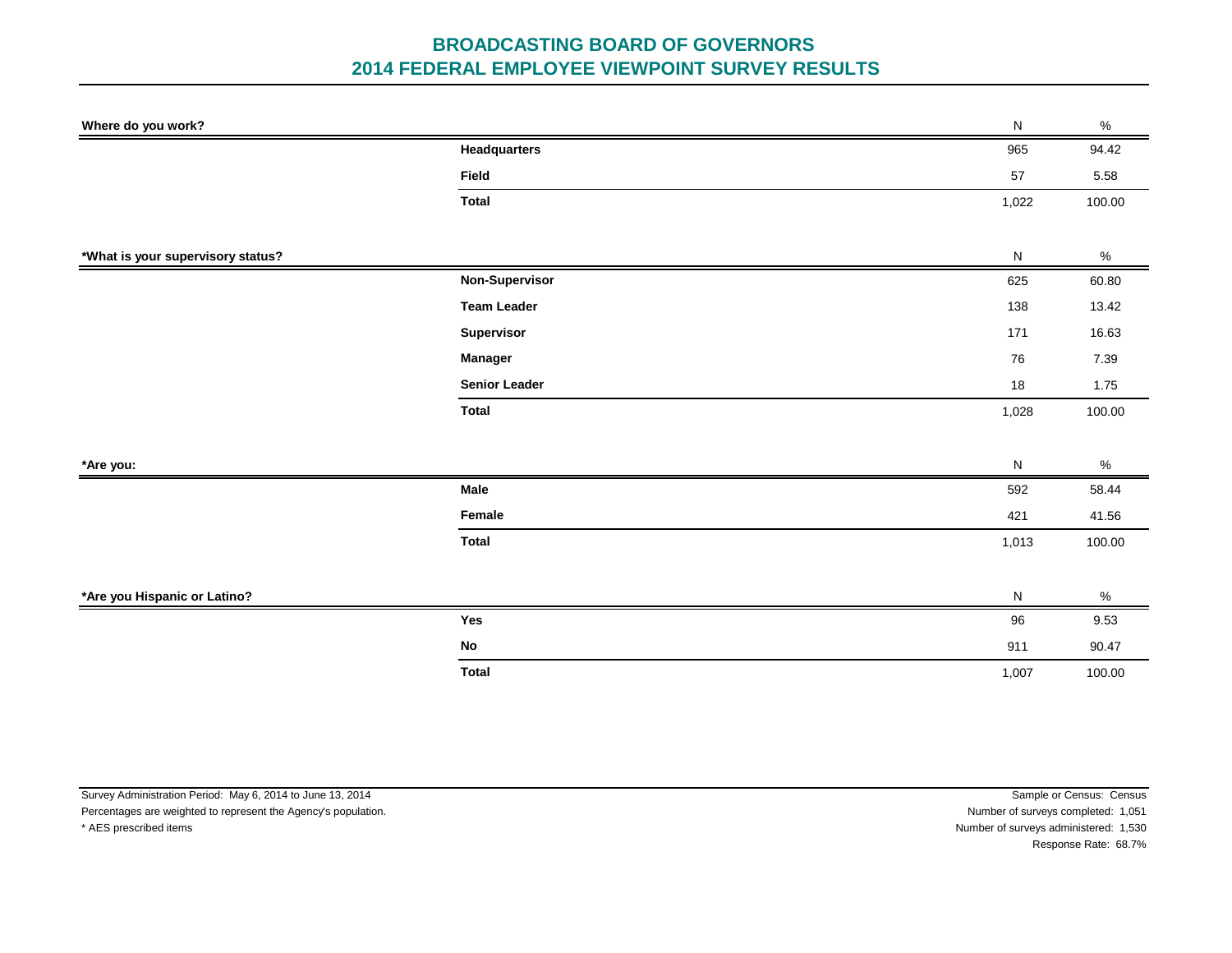| *Please select the racial category or categories with which you most closely identify. |                                           | N            | %      |
|----------------------------------------------------------------------------------------|-------------------------------------------|--------------|--------|
|                                                                                        | American Indian or Alaska Native          | 5            | 0.50   |
|                                                                                        | Asian                                     | 192          | 19.32  |
|                                                                                        | <b>Black or African American</b>          | 220          | 22.13  |
|                                                                                        | Native Hawaiian or Other Pacific Islander | 3            | 0.30   |
|                                                                                        | White                                     | 548          | 55.13  |
|                                                                                        | Two or more races                         | 26           | 2.62   |
|                                                                                        | <b>Total</b>                              | 994          | 100.00 |
|                                                                                        |                                           |              |        |
| What is the highest degree or level of education you have completed?                   |                                           | N            | %      |
|                                                                                        | Less than High School                     | $\mathbf{1}$ | 0.10   |
|                                                                                        |                                           |              |        |
|                                                                                        | High School Diploma/GED or equivalent     | 45           | 4.42   |
|                                                                                        | <b>Trade or Technical Certificate</b>     | 29           | 2.85   |
|                                                                                        | Some College (no degree)                  | 134          | 13.15  |
|                                                                                        | Associate's Degree (e.g., AA, AS)         | 53           | 5.20   |
|                                                                                        | Bachelor's Degree (e.g., BA, BS)          | 393          | 38.57  |
|                                                                                        | Master's Degree (e.g., MA, MS, MBA)       | 328          | 32.19  |

**Total**

\* AES prescribed items Number of surveys administered: 1,530 Response Rate: 68.7%

1,019 100.00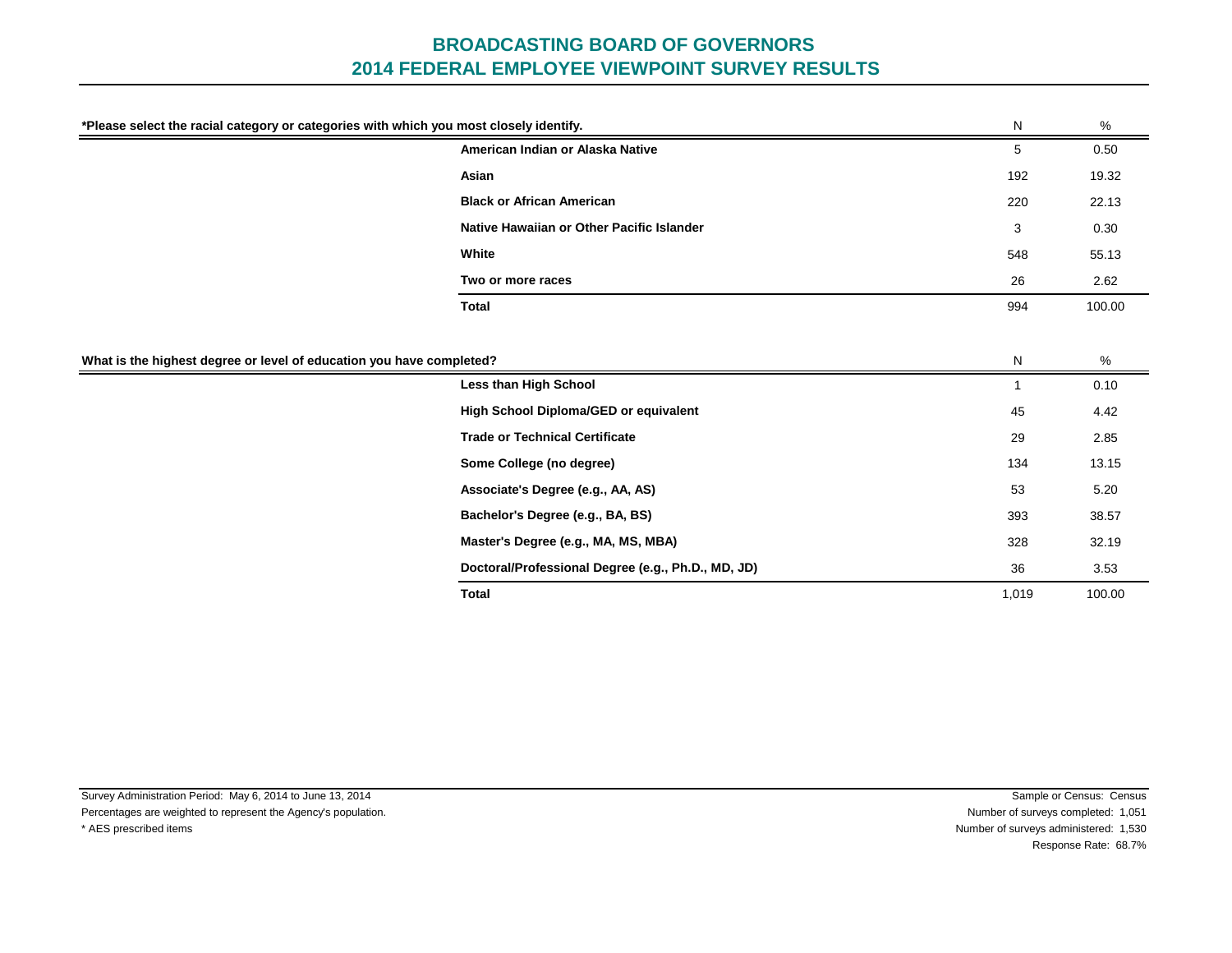| What is your pay category/grade?                                                 |                                                      | ${\sf N}$      | $\%$   |
|----------------------------------------------------------------------------------|------------------------------------------------------|----------------|--------|
|                                                                                  | <b>Federal Wage System</b>                           | 35             | 3.43   |
|                                                                                  | GS 1-6                                               | 6              | 0.59   |
|                                                                                  | GS 7-12                                              | 467            | 45.83  |
|                                                                                  | GS 13-15                                             | 491            | 48.18  |
|                                                                                  | <b>Senior Executive Service</b>                      | 11             | 1.08   |
|                                                                                  | Senior Level (SL) or Scientific or Professional (ST) | 0              | 0.00   |
|                                                                                  | Other                                                | 9              | 0.88   |
|                                                                                  | <b>Total</b>                                         | 1,019          | 100.00 |
|                                                                                  |                                                      |                |        |
| How long have you been with the Federal Government (excluding military service)? |                                                      | ${\sf N}$      | $\%$   |
|                                                                                  | Less than 1 year                                     | $\overline{7}$ | 0.69   |
|                                                                                  | 1 to 3 years                                         | 59             | 5.79   |
|                                                                                  | 4 to 5 years                                         | 91             | 8.93   |
|                                                                                  | 6 to 10 years                                        | 212            | 20.80  |
|                                                                                  | 11 to 14 years                                       | 136            | 13.35  |
|                                                                                  | 15 to 20 years                                       | 96             | 9.42   |
|                                                                                  | More than 20 years                                   | 418            | 41.02  |
|                                                                                  | <b>Total</b>                                         | 1,019          | 100.00 |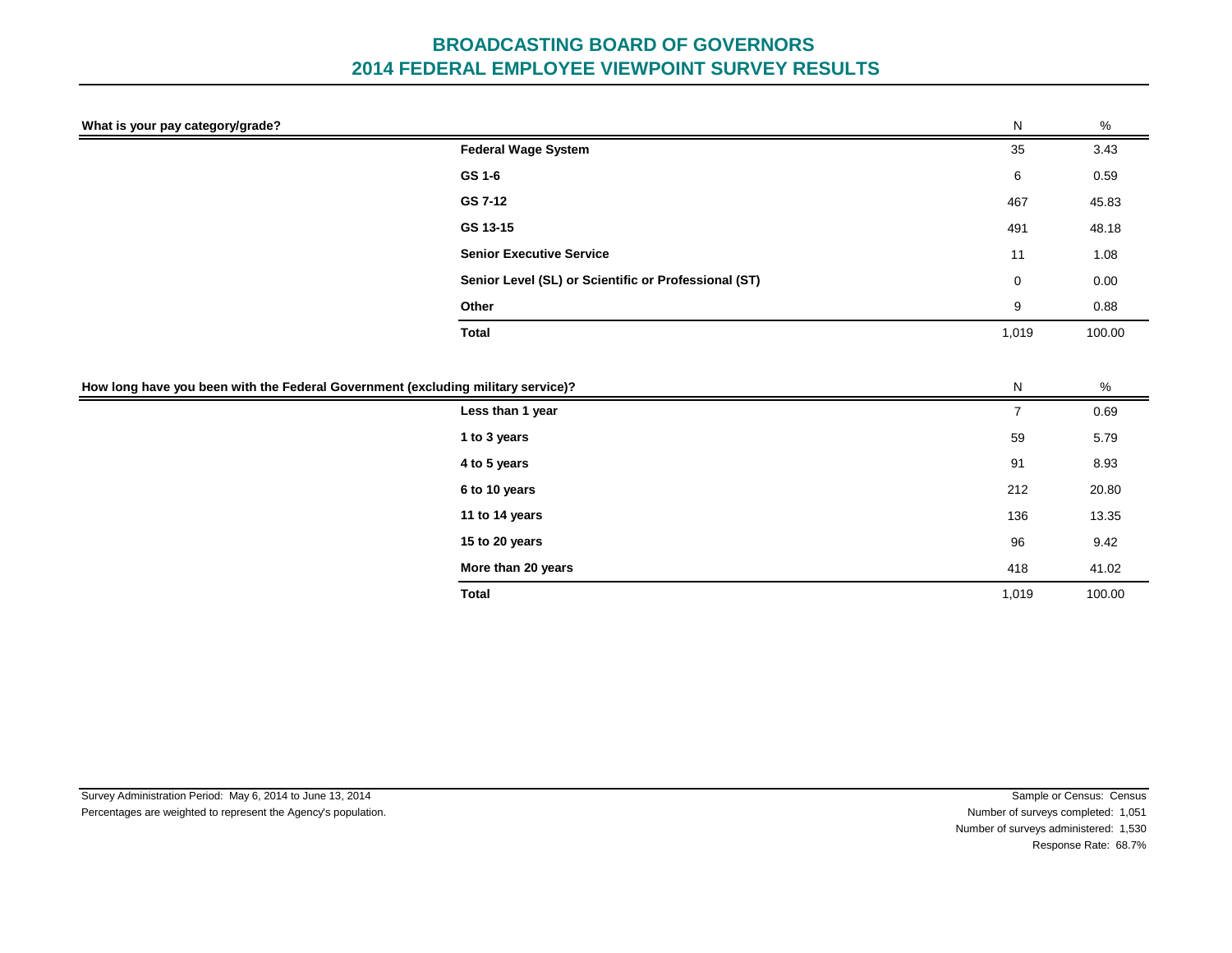| How long have you been with your current agency (for example, Department of Justice, Environmental Protection Agency)? |                                                                                     | ${\sf N}$ | $\%$   |
|------------------------------------------------------------------------------------------------------------------------|-------------------------------------------------------------------------------------|-----------|--------|
|                                                                                                                        | Less than 1 year                                                                    | 11        | 1.09   |
|                                                                                                                        | 1 to 3 years                                                                        | 85        | 8.40   |
|                                                                                                                        | 4 to 5 years                                                                        | 100       | 9.88   |
|                                                                                                                        | 6 to 10 years                                                                       | 221       | 21.84  |
|                                                                                                                        | 11 to 20 years                                                                      | 251       | 24.80  |
|                                                                                                                        | More than 20 years                                                                  | 344       | 33.99  |
|                                                                                                                        | <b>Total</b>                                                                        | 1,012     | 100.00 |
|                                                                                                                        |                                                                                     |           |        |
|                                                                                                                        | Are you considering leaving your organization within the next year, and if so, why? | ${\sf N}$ | %      |
|                                                                                                                        | No                                                                                  | 712       | 69.74  |
|                                                                                                                        | Yes, to retire                                                                      | 72        | 7.05   |
|                                                                                                                        | Yes, to take another job within the Federal Government                              | 131       | 12.83  |
|                                                                                                                        | Yes, to take another job outside the Federal Government                             | 56        | 5.48   |
|                                                                                                                        | Yes, other                                                                          | 50        | 4.90   |
|                                                                                                                        | <b>Total</b>                                                                        | 1,021     | 100.00 |
|                                                                                                                        |                                                                                     |           |        |
| I am planning to retire:                                                                                               |                                                                                     | N         | %      |
|                                                                                                                        | Within one year                                                                     | 41        | 4.10   |
|                                                                                                                        | Between one and three years                                                         | 99        | 9.91   |
|                                                                                                                        | Between three and five years                                                        | 98        | 9.81   |
|                                                                                                                        | Five or more years                                                                  | 761       | 76.18  |
|                                                                                                                        | <b>Total</b>                                                                        | 999       | 100.00 |

Survey Administration Period: May 6, 2014 to June 13, 2014 **Sample or Census:** Census: Census: Census: Census: Census: Census: Census: Census: Census: Census: Census: Census: Census: Census: Census: Census: Census: Census: Percentages are weighted to represent the Agency's population. Number of surveys completed: 1,051 Number of surveys administered: 1,530 Response Rate: 68.7%